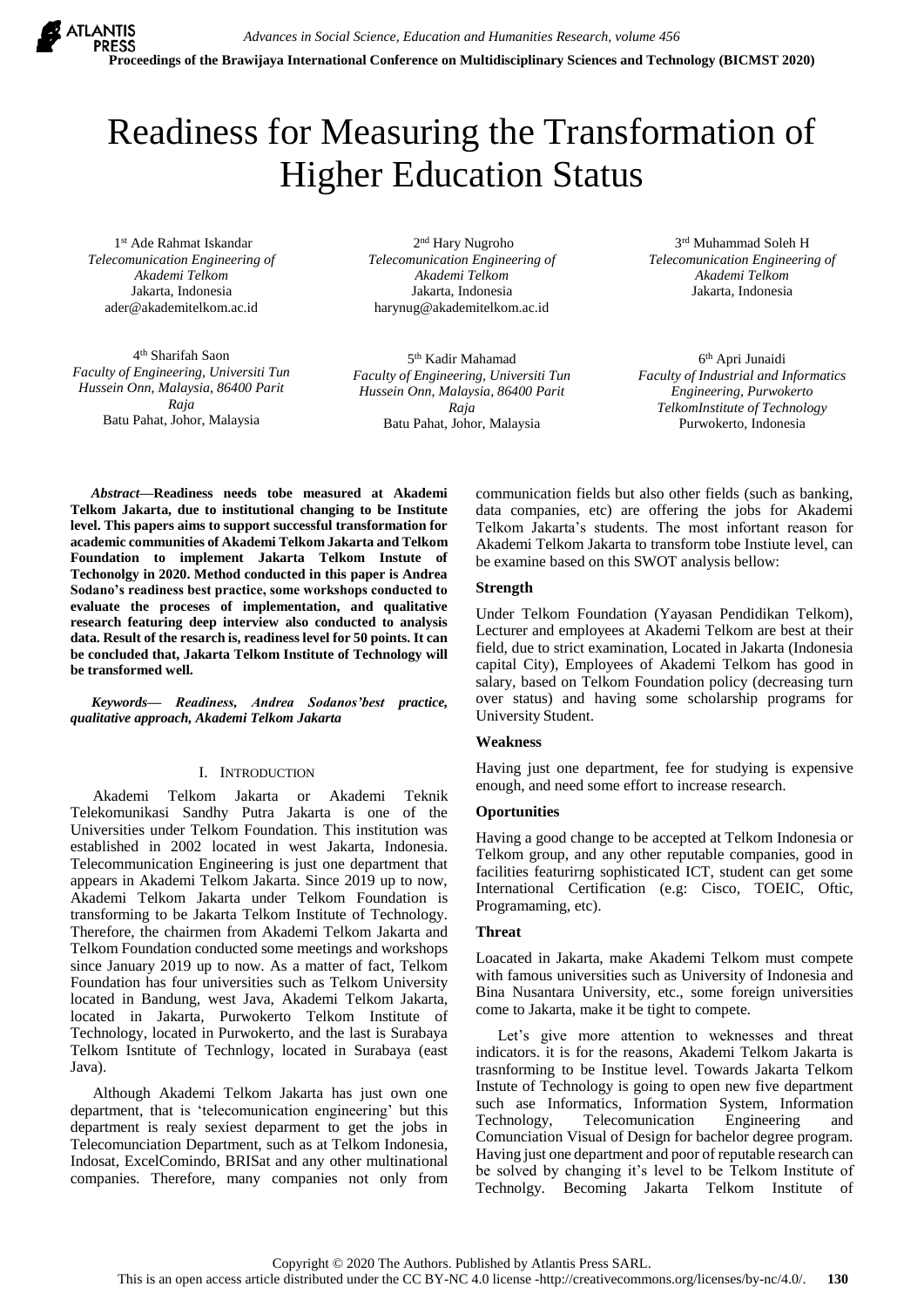

Technology, will improve more accadmic quality, researches, university students, and community services.

## II. RELATED MATERIALS AND METHODS

### *A. Readiness Concept*

Digitalization is changing the business environment and companies face chalenges to make progress. A first step to suppport companies is to verify their digital readiness, capabilities, and developing clear plans for improvement [1]. Machado conducted the research for measuring readiness for some manufacturing companies in facing Insudtry 4.0. Marylinne Coopasamy also conducted research for some nurse student in Durban Univeristy of Technology, she stated that e-learning and other innovative open learning multimedia modalities of delivering education are being introduce to enhance elearning opportunities and facilitate student access to and success education [2]. In the previous study, readiness is one of the sussessfull indicator to implement change management for implementing Data warehouse of Hihger Education [3]. This is regard, readiness for change is a mediating variable between change management strategies and the outomes of those strategies (the desire outcome usually being successful implementation). The instument provided for some indicators bellow are adapted version from one designeted by Andrea Sodano as published in Fortune [4].

Based on the previous research conducted, Andrea Sodano's readiness best practice could be implemented to measure the readiness of Data warehouse of Higher Education that scored 41 pointss, it mean, that the readiness for implementing the technology would be implemented well [3]. In line to this reasearch conducted, Andrea Sodano's readiness tools is used to asses scoring data before implementing new Institution status from Telkom Foundation, that is Jakarta Telkom Institute of Technology. Identifying and accessing readiness form iplementing new University or Institute conducted by collecting data from deep interview with some charimen of Telkom foundation and Akademi Telkom Jakarta and Shareholders of Telkom Foundation, also.

Some categories from Andrea Sodano's readiness to access this implementation of new Unviersity are (**Sponshorship**: At this step, shponshor of change is not regurarly its operational principle, he or she is cheerleader and the visionary. Give three points, if change is going tobe easier when sponshorship comes from executives of board (Director of Akademi Telkom, Principles of Telkom Foundation, **Leadership**: It means the operational leadership, the man who set the objectives and call the meetings, and they also can work overtime, if chief of director is in high level, has "ownership", and has a clear business result in mind. **Motivation :** Give high points if senior managements have a strong sense of urgency, that is shared by institution or the rest of the company, otherwise, give the low scoring, if some managers and workers have been in their posistion more than fifteen years, and they also in conservative culture which discourages risk taking.

**Direction :** Senior management thinks whether he or she strongly believe that future condition is going to differ from the present, and also asking how clear management's picture of the future is. More over, senior manager assume that manager can conscript all the board of directors, relevant parties, and customers for action? Give three or high points for positive answers to those questions. **Measurement :** Give three points if there is performance indicator such as using metrics and encouraged by total quality management. The second one is, give two pointss or middle scoring if there are some measures exist but reward system and compensation do not explicitly corraberate them. **Organizational Context :**  Manager of change should explore whether effort of change will relate to other major that goings on in the institution? Change manager also must analyze whether it fits with strategic actions or in line with new product (in this research, our product is service from higher education). **Processes / Function :** It must be explored about major changes that almost invariably requires redesigning business processes which cut across functions such as account payable and marketing. You can give high points if they have good encouragement of the group although they think that it would be difficult to implement the change.

**Competitor Benchmarking :** a principle in your company is a figure head or just follower, give yourself high scores for comparing ojectively about your program to other company's performance. **Customer Focus :** It must be explored, the more employees in the enterprise are brainstormed with knowledge of customers, the more likely that the enterprise can agree to serve them change better. **Rewards :** Change is easier if change managers and workers are rewarded for taking risk, being inovative, and looking for new solutions. Remember that rewarding for team based is better than its individual achievement. **Organizational**  Structure : Organization had better have flexible churn, it means that it must be easier to manage well. **Communications :** An Institution is going to adjust to change most attentionly if has many means of two-way communications that attain all the organizations levels and used and understanded by employees.

**Orgranizational Hieararchy**: If your institution is in the fewer degree hierarchy and the fewer staff grade levels, it means the change is more likely tobe success. It must be remembered, if thick of middle management and staff can make block of the change and decision system will be slow. **Prior experience with change :** You can score three points if the institution has successfully implemented big changes in the recent past. **Morale :** Change will not be difficult when employees enjoy working in the institution and the individual grade of responsibility is high. **Innovation :** The best situation is when the entenrprise always try to experiment, new concepts are implemented with little effort and employees work across internal boundaries without much difficulty. **Decision making :** You can rate your high score if spontaneous are made fast, taking into account an extensive variety of suggestions.

## *B. Change Management*

Change management is a complicated feature of requirement engineering process due to difficulty in identifying complete system requirements that reflect contemporary situations and adjust to changing needs [5]. Another research by Chun Mei stated that each organizations need to change his or her system, technology or even culture to get new things for competitive advantage. Several factors such as customer needs, market change, global competitors, and governmnet regulations significantly contribute to the change in system requirements. In this paper we adopt Kotter's model to manage successfully implementation of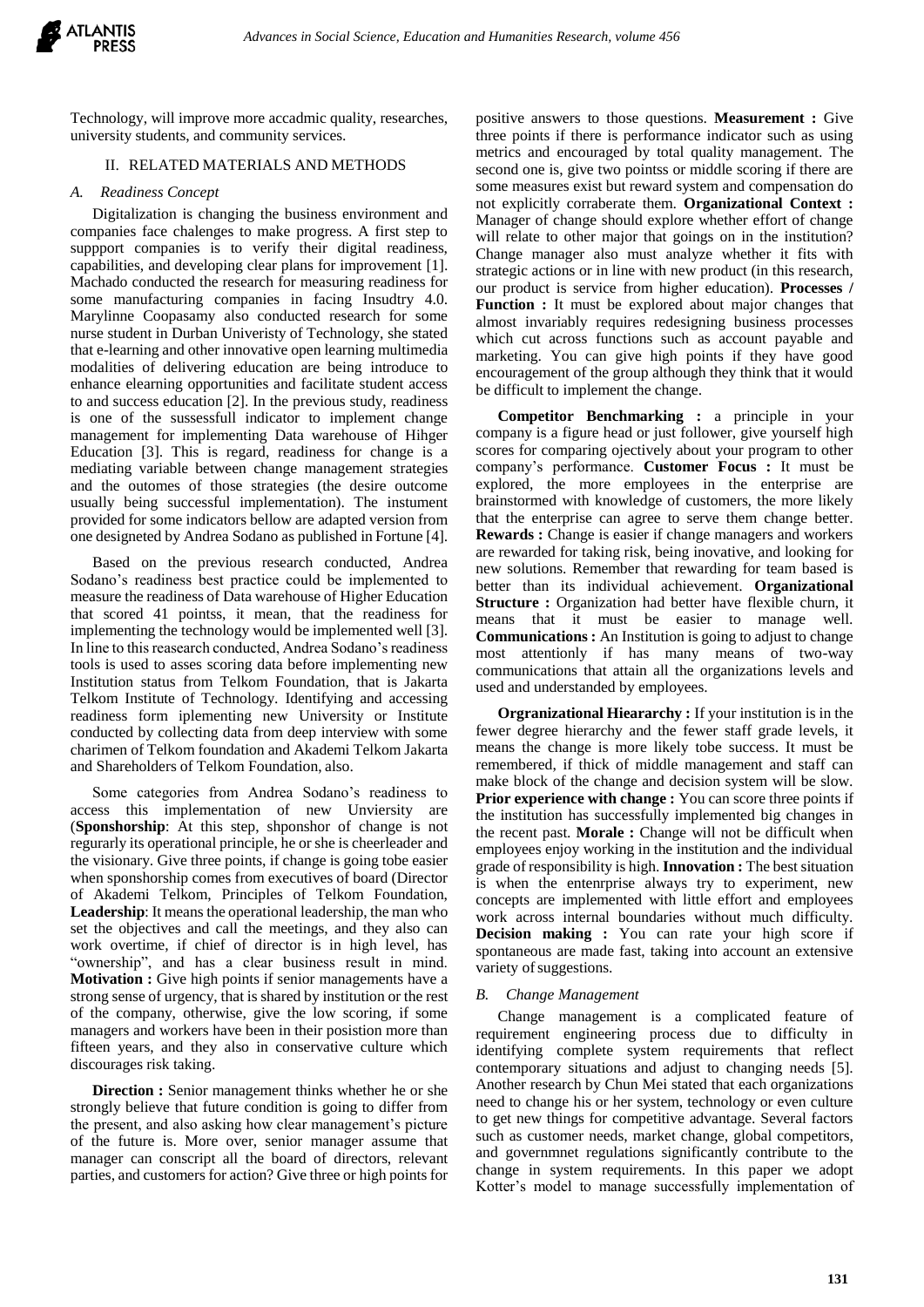change management. Implementation of change plays an important role in health care organizations and impacts the care of patients. For example, more than 500 years ago, the plague epidemic occurred and killed a third of the population of Europe [6]. In line with Chun Mei and Zhang's statement, change management is apllying in this research conducted to transform Jakarta Telkom Insitute of Technology.

These days organizations are experiencing to change their system or technology to gain competitive advantage. As a matter of fact, Implementation of change management and resistance to change has become a recurring topic of discussion during several periods ago, it is normal when management of changes are considered to bring people into new environment, system and culture. Change manager must be able to know some of the causes why people resist to change, what should be done by the supporters of change that reference to a change management model that is used. The paper conducted to measure the readiness scoring before implemented as a change to trasnform new Instutute status of Jakarta Telkom Institute of Technology. Output of the readiness is to define whether the implementation Jakarta Telkom Institute of Technology will be success or some resistancies can block its new institute level.

#### III. RESULTS AND DISCUSSION

#### *A. Method Research*

Method research is need to implement this research implemented sistematically. This research is addopted by collecting data featuring qualitative approach with some chairmen of Akademi Telkom Jakarta and Telkom Foundation. Some workshops also conducted from Telkom foundation and Akademi Telkom to make implementation of Jakarta Telkom Institute of Techonlogy can be established on the tract. Adrea Sodano's readiness best practice, some workshops and deep interview conducted to make the recommendation for this research.



Fig. 1. Method Research 'Readiness for transforming Higher Education'

#### *B. Readiness Featuring Sodano's Result*

*Result of the Research for Sponshorship Category :*Based on deep interview with director of Akademi Telkom Jakarta and chairmen of director higher education of Telkom

foundation, it can be concluded to score three (3) points. Implementing new Institute status came from chairmen of Telkom Foundation. *Result of the Research for Leadership Category :*Leadership of principles of Telkom Foundation and Akademi Telkom Jakatrta is very good. At Telkom Group, some chairmen always brush up their leadership regularly. It can be scored three (3) or high. *Result of the Research for Motivation :*Executives level of Telkom Foundation (chairmen of Telkom Foundation, Directors of Akademi Telkom Jakarta) supported the transformation of its as-is status tobe Institute level, give its score three (3). *Result of the Research for Direction :* Give it three (3) score. As a matter of fact, Director of Akademi Telkom Jakarta dan chairmen of Telkom Foudation are arranging that future Institution will be differ from today. Reasearhing would increase fast, university student increase more, and stakeholder will give more credence to the new institution.

*Result of the Research for measurement category:*It can be given three (3) points. There are quality assurance teams who manage those tasks. Based on, last workshop conducted on November 20, 2019, Jakarta Telkom Institute of Technology is almost finish for all the requirements except just waiting for a land certificate from Indonesia land national agency and permanent lecturer recruitments. *Result of the Research for Organizational Context:* Change managers (chairmen of Telkom foundation, Director of Akademi Telkom Jakarta) analyze that this strategic actions will be in line with new product (product means : University Students, stakeholder of Jakarta Telkom Institute of Technology which access a motto called C-D-E (Creative; Digital and Entrepreneurship), give it three (3) points. *Result of the Research for Procesess/functions:*Director of Executive think that it is not easy to implement Jakarta Telkom Institute of Technology. The main problem, since 2016 was the land certificate, althouh, the land is bellong to Telkom Indonesia, but still building permitting has not gotten yet. With big supporting from Board Executive of Telkom Indonesia, Telkom Foundation, and Akademi Telkom Jakarta the problem can be solved for the case, by the end of 2019 the land certificate will be obtained by Telkom foundation, give two (2) points for the effort of Executives of Telkom Group.

*Result of the Research for Competitor Benchmarking:*  Board of directors from Akademi Telkom Jakarta and Telkom foundation have foresight leadership. They increase quality of the university under Telkom foundation to be International Research Universities. Akademi Telkom collaborate with another university especially Telkom Univeristy and Purwokerto Telkom Institute of Technology. Benchmarking regularly conducted to get Akademi Telkom Jakarta become International Institute in the future time, give it score three (3). *Result of the Research for Customer Focus :* Employees at Akademi Telkom Jakarta know their stakeloders (university students, their parents, government, companies, etc), give three (3) points, the scoring came from the observation and interviewed conducted with chairmen and and employees of Akademi Telkom Jakarta. *Result of the Research for Rewards:* Giving rewards in Telkom group is good enough, all the expancements always be rewarded by team and indivual. It can be scored three (3). *Result of the Research for Organizational Structure:* Organizational structure at Akademi Telkom can be changed dynamicaly, it